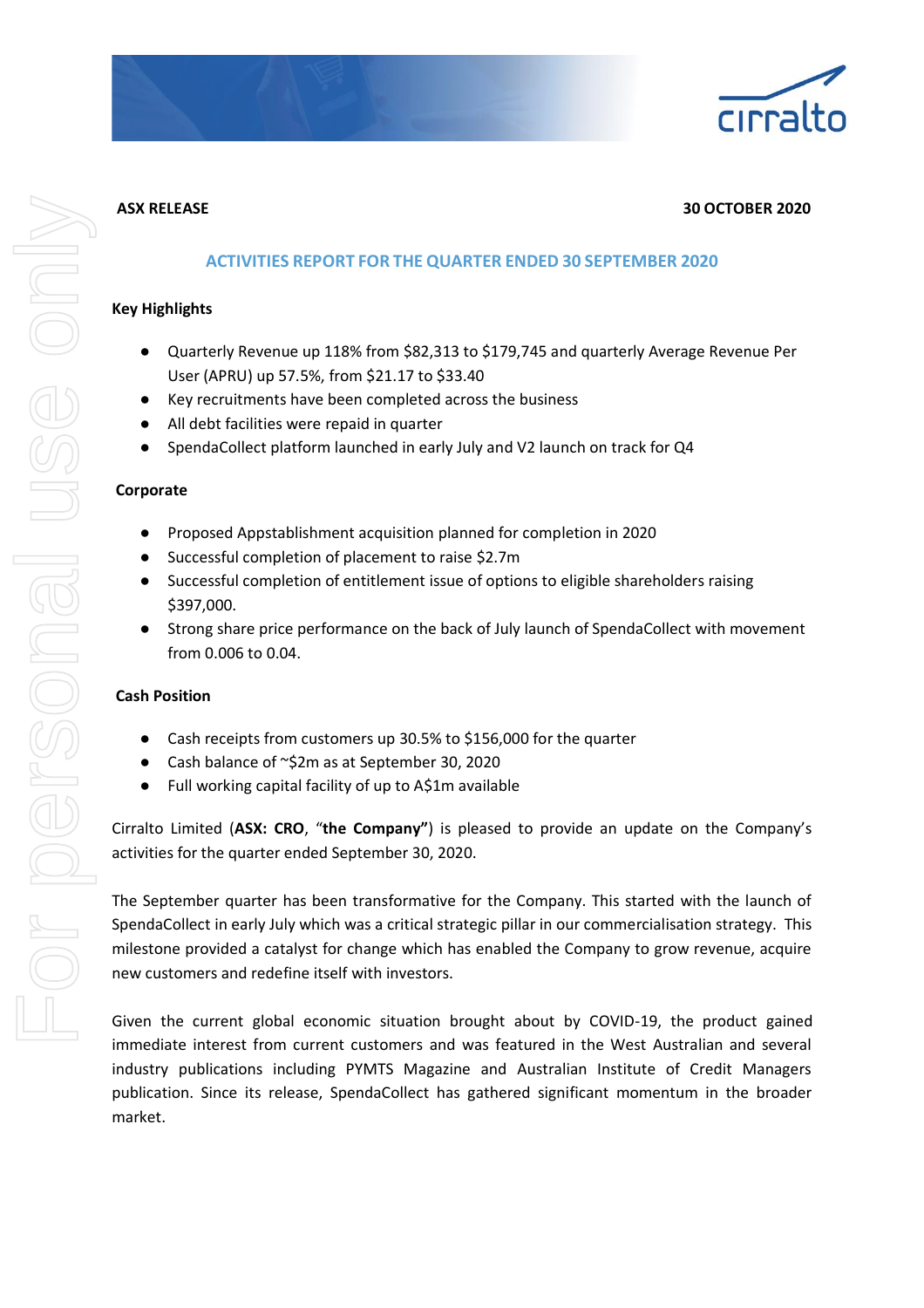For personal use only 

This shift in business momentum has been received positively by investors which has in turn started a rerating of the company's value and growth in our share price and market capitalization.



On the back of this positive momentum, the Company successfully completed a capital raising via a placement to raise \$2.7m and an options entitlement issue to raise a further \$395,000. The funds raised have been used to restructure the company's balance sheet and repay debt. The Company's cash reserve of circa \$2m will be used to fund growth and drive brand awareness and customer adoption.

# **OPERATIONAL UPDATE**

### **Recruitment**

The Company commenced its scale-up activities over the quarter with three new hires joining the team. These new resources joined the Support and Implementation team to ensure the Company is able to onboard new customers at an increased rate whilst delivering a first class service.

This growth will continue into the next quarter with 29 job adverts planned to bolster the capabilities of the Company. These resources will span the organisation and include recruits in Channel Management, Inside Sales, Marketing, Development and the Finance and Administration team.

To support this recruitment and to ensure the Company continues to attract high calibre staff, the Company will produce a recruitment video and increase focus across digital channels on promoting the Company and culture.

#### **SpendaCollect**

Early in the quarter the Company released SpendaCollect, software that enables any business to collect debt from any customer.

In the retail setting, this involves functionality allowing customers to pay for goods or services either in-store, online or on-the-go through our virtual terminal. For suppliers and wholesalers, this means a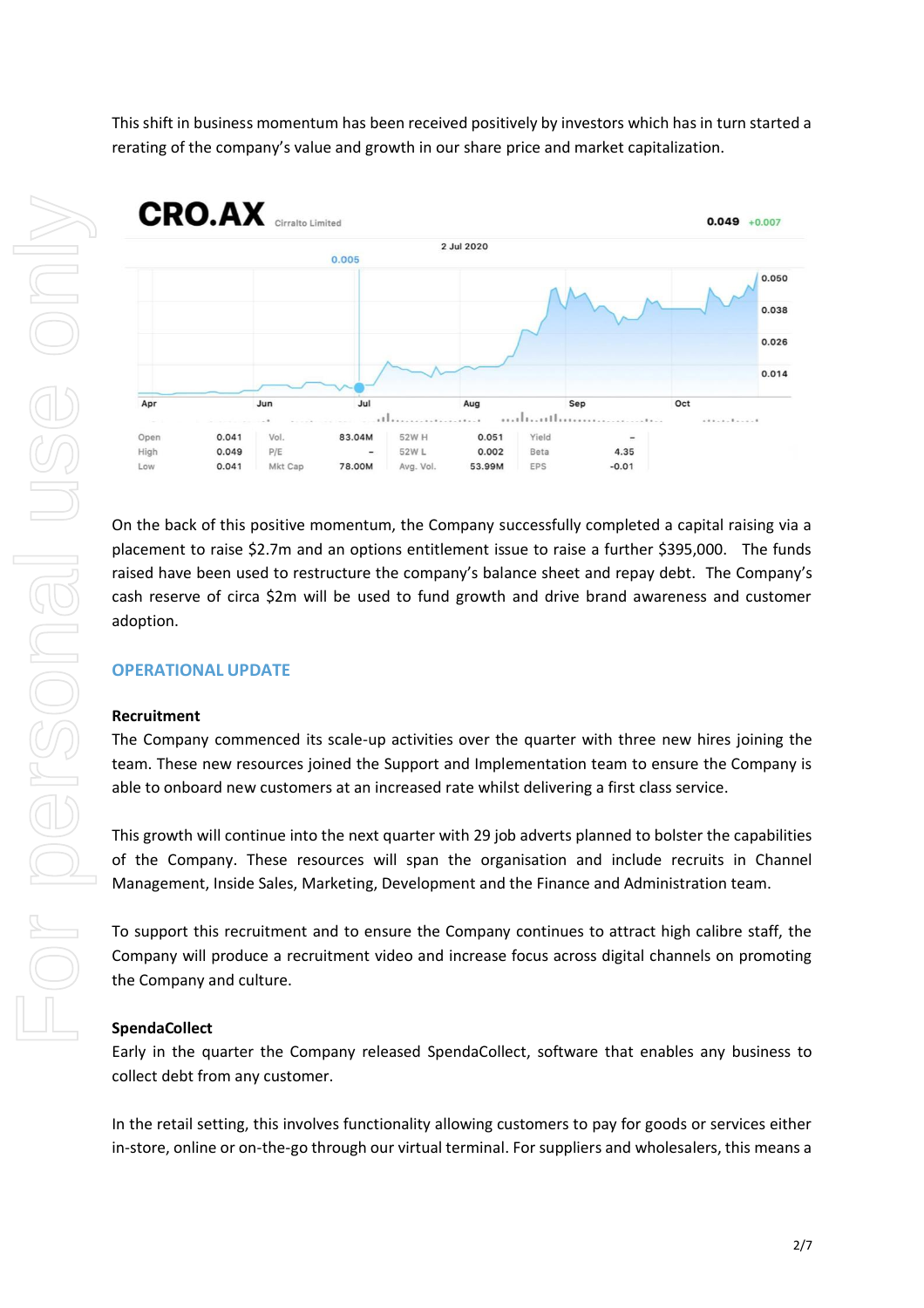custom portal enabling their customers to see their outstanding invoices which they can pay off using our integrated payment collection system.

Key features:

- Display a live accounts receivable list
- Drill into each customer to view their statement
- Select multiple invoices and take immediate payment
- Send notifications to customers to prompt payment
- Invite customers to join Spenda to collaborate and pay their statement
- Integrates with your existing financial system

In-store businesses have the option to integrate into an EFT device or use the onscreen manual entry to collect payments. In the field, our software enables outstanding invoices to be paid off through a virtual terminal.

SpendaCollect V2 is currently in the final stages of development with the expected release date of December. This build will add robust features to the product including:

- Supplier onboarding, enabling user up-take with minimal implementation support
- Adding additional payment options, including the ability to schedule payments and create payment installments
- Adding SpendaCollect functionalities to the iOS platform
- Allowing SpendaCollect to display invoice attachments from Xero
- Improving functionality by allowing users to re-email an invoice after taking a payment
- a functionality to 'remember a credit card' making future payments quicker and easier

# **Product Development**

During the quarter, the Company continued to release product updates based on recommendations from our independent security and infrastructure audits. These updates are focused on scaling the core systems transactional processes capabilities. These quality driven tasks were blended with incremental releases aimed at increasing functionality and improving user experience.

The Company has completed and is now executing new strategies aimed at bolstering our integration services that support more payment services adoption and the exploitation of our competitive advantage in this area.

# **Marketing and Business Development**

The Company continues to focus on communicating our core value proposition to a defined target audience who then attract our foundation customers. Accountants and Credit Managers have been identified as the target audience given their ability to influence both small and midsize businesses.

A mixture of thought leadership and content marketing is being employed to win over the target audience with a focus on Spenda's payment products. Once we have secured initial foundation customers the viral nature of the product ensures penetration to our customers' customers who are passed to the Company's Inside Sales team.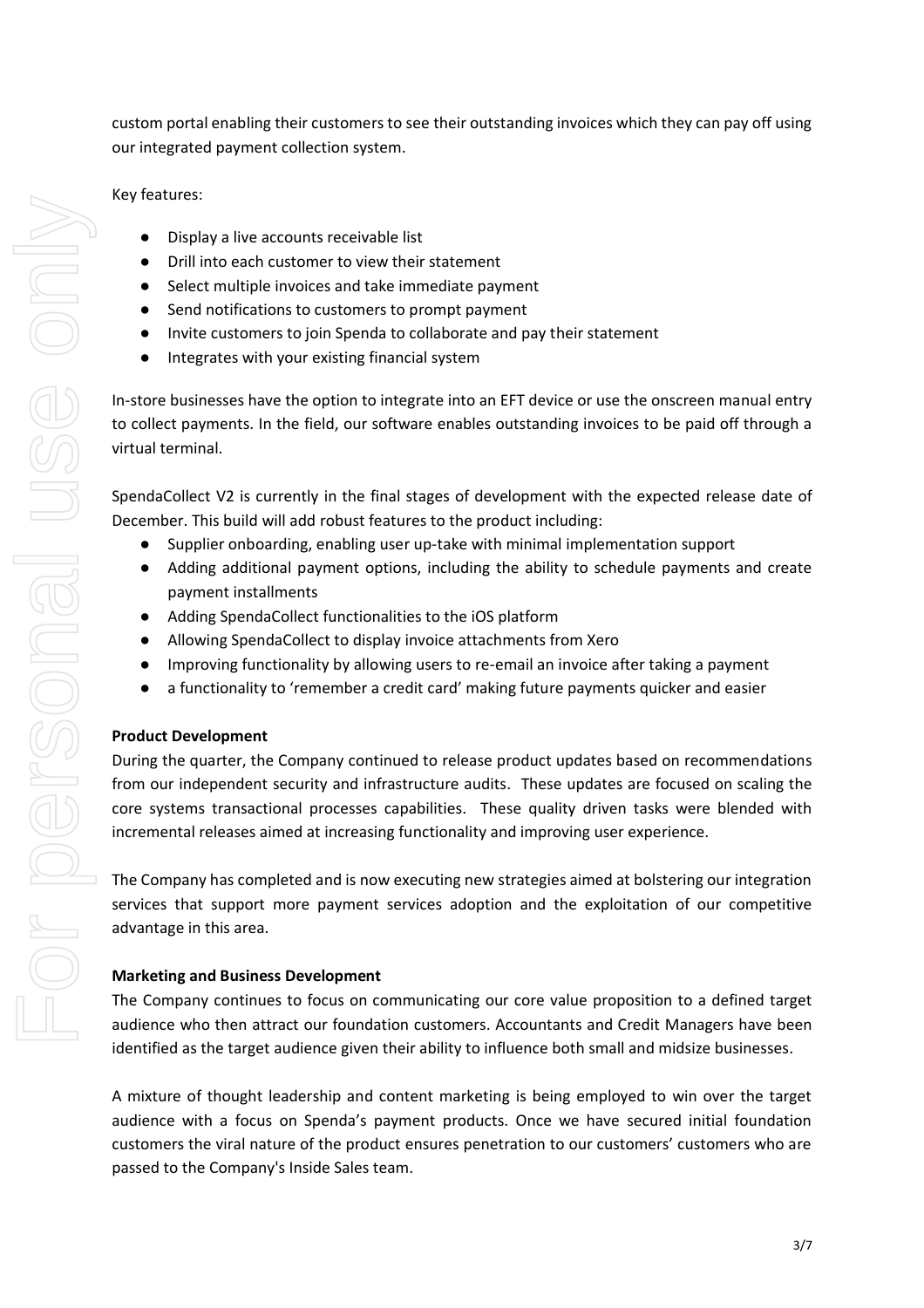

To support this strategy the Marketing team have:

- Successfully conducted two webinars focusing on SpendaCollect, news-jacking the changing economic conditions brought about by Covid-19.
- Attended the Australian Institute of Credit Management National Conference and entered into a sponsorship agreement with the AICM of Western Australia.
- Produced a series of videos discussing the benefits of Spenda's payment suite, to be released with SpendaCollect V2 in December.
- Booked attendance at the upcoming Accounting and Business Expo (November).
- Finished a new website build which has a planned to "go live" date of November.

# **CORPORATE & FINANCIAL UPDATE**

### **Qtr Revenue and Operating Expenses**

The Company delivered an encouraging start to the financial year with revenue of \$180k, a 118% increase from the previous quarter. This result was largely led by 57.5% lead conversion result and the stabilization of customer acquisition costs at \$313 per customer.

Revenue growth was led by SpendaCollect and the Spenda retail solutions that span Point of Sale, Service and eCommerce.

Pleasingly, these patterns have continued into the start of December quarter.

The majority of the Company's operating cash outflows for the quarter of \$430k was spent on software development and legal and licensing costs associated with establishment of the Company's payments platform.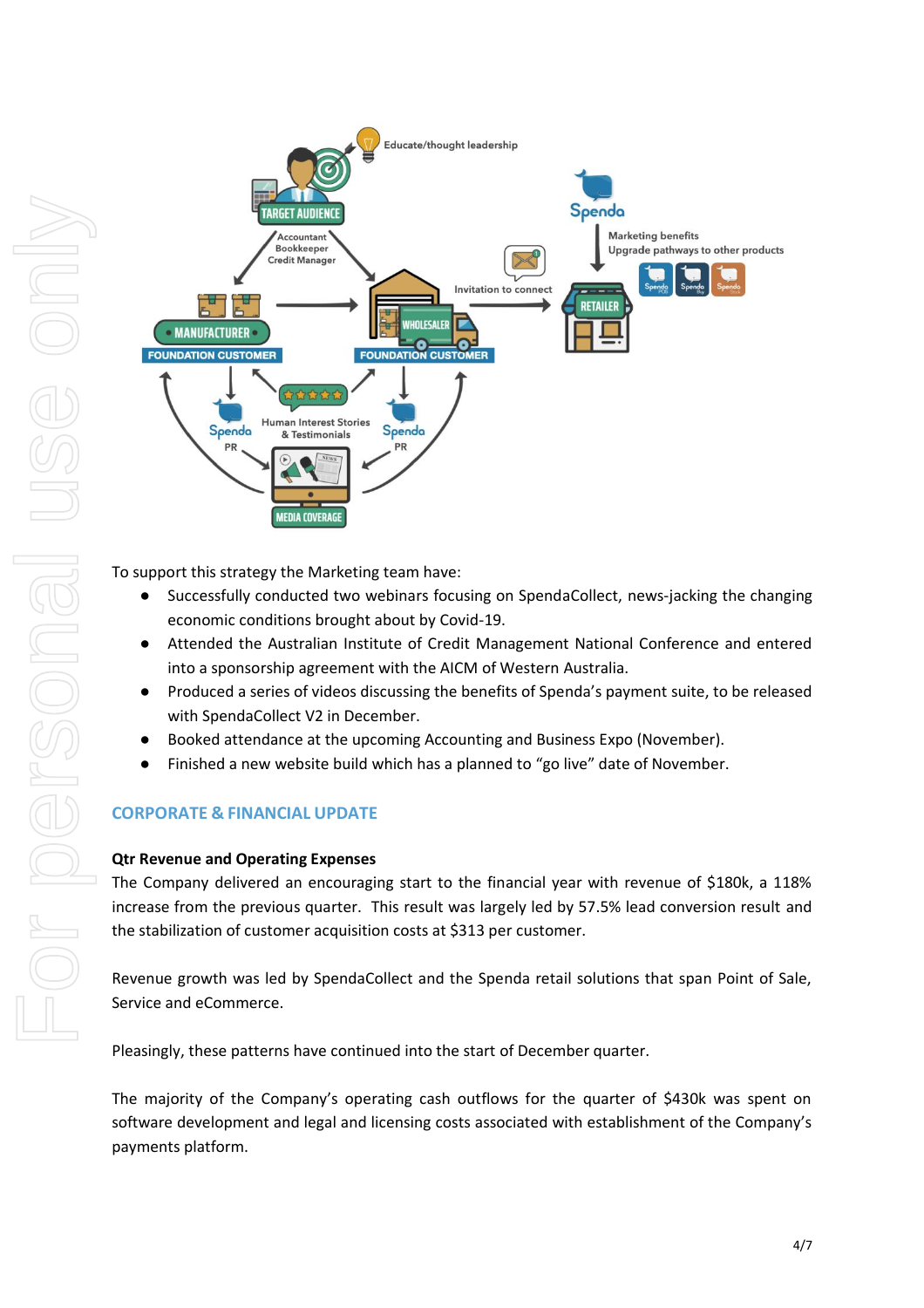Payments to related parties which includes Managing Director's salary, non-executive directors' fees and Appstablishment fees (software development) during the quarter was \$725,000.

# **Implications of the Federal Budget to the R&D tax incentive**

The Government's Research & Development (R&D) announcements handed down on October 6, 2020 as part of the Federal Budget delivered favourable results for the Merged Cirralto / Appstablishment entity. These reforms to the R&D Tax Incentive (R&DTI) will provide certainty and assistance to taxpayers, like Cirralto, who seek to undertake R&D activities and intend to claim the R&DTI.

The main difference under the Bill is that from July 01, 2021 the R&D tax offset rate will be based on the Company's corporate tax rate plus the addition of an R&D premium. The cap on eligible R&D expenditure is also increasing from \$100m to \$150m. For the Company this means the merged Cirralto / Appstablishment entity will be eligible to apply for an additional \$50m in R&D funding.

Post proposed acquisition of Appstablishment, the Company expects to register multiple eligible R&D activities and receive a cash tax offset of ~A\$1.9m.

These R&D Tax Incentive changes have been welcomed by the Company and will enable it to plan its R&D activities into 2021 and beyond with a specific review to the utilising the Company's ~A\$30m in tax losses.

# **Planned acquisition**

The Company and its proposed acquisition partner, Appstablishment, continue to work towards key compliance items necessary to finalise the acquisition of Appstablishment by the Company. The Company now expects to complete the acquisition of Appstablishment according to the revised timetable below.

As previously stated, the proposed acquisition will deliver in excess of ~\$1.9 million in Research and Development grants in FY2020, in addition to ~\$500,000 in annual sales and a reduction in duplicate overhead costs to the business.

| Event                                                                       | <b>Indicative Date</b> |
|-----------------------------------------------------------------------------|------------------------|
| Dispatch of Notice of Meeting and Independent Expert Report to Shareholders | 20 November, 2020      |
| Date of Shareholders Meeting to approve acquisition                         | 22 December, 2020      |
| Completion of acquisition                                                   | 30 December, 2020      |

*\*This timetable is indicative only and may be subject to change*

# **Entitlement Issue of Options**

The Company completed a successful pro-rata non-renounceable entitlement issue of options to eligible shareholders on the basis of one option for every eligible four shares held, up to approximately 397 million options.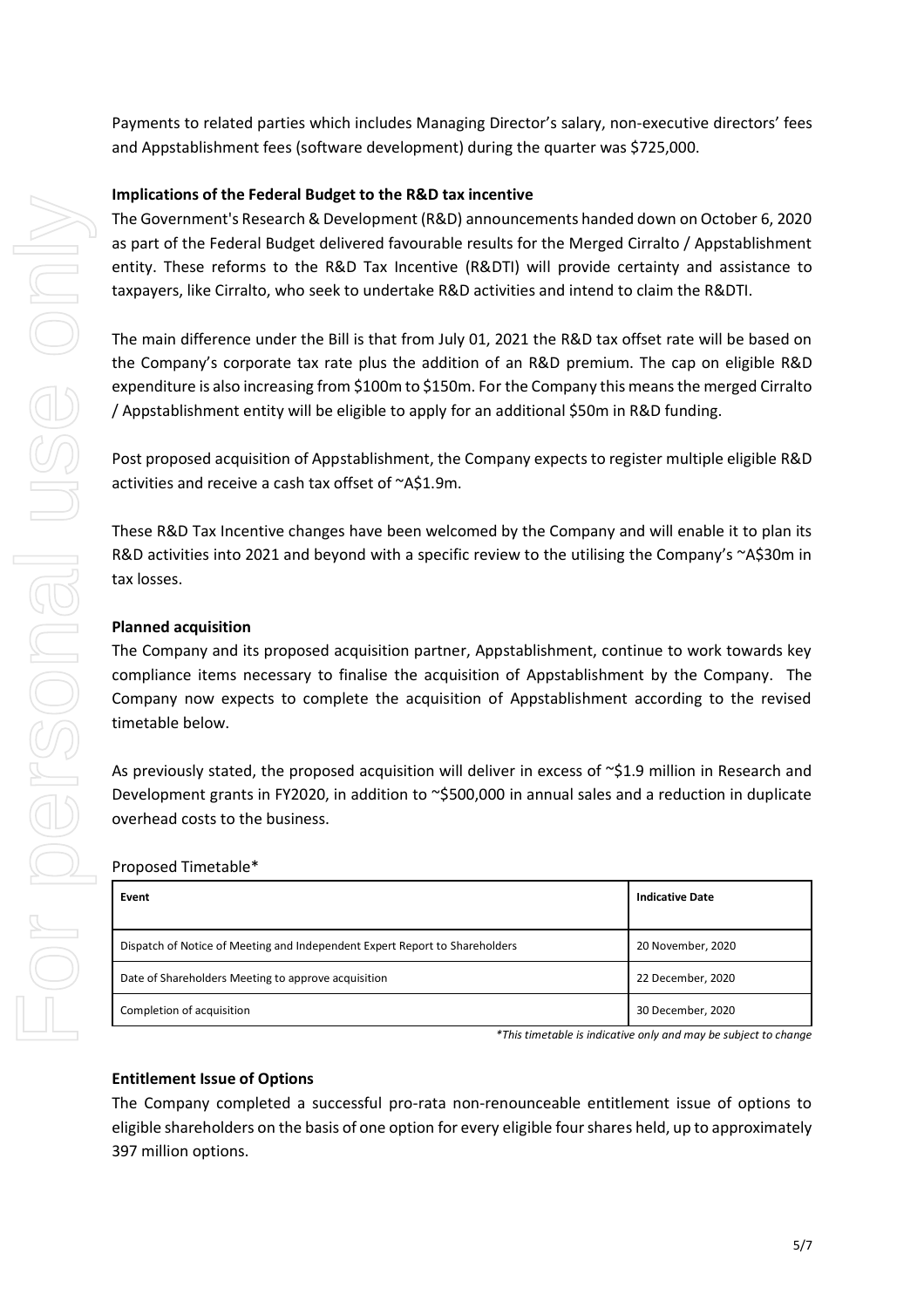The purpose of the Options Issue was to recognise the support and loyalty the Company has received from its Shareholders. The Company received valid applications for 273,171,601 options to raise \$273,171. The resulting shortfall from the Entitlement Issue of 124,538,015 was heavily oversubscribed.

In accordance with section 2.7 of the Prospectus the shortfall options were placed at the discretion of the directors of the Company. The shortfall was placed to existing shareholders of the Company, joint lead arrangers to the Company's recent capital raising and with Company staff (who are also shareholders). Prioritising staff was a strategic move for the Company and one designed to incentivise its employees to continue a high output level which will ultimately reward all Shareholders.

# **CASH POSITION**

### **Funding**

Cash receipts for the quarter totaled A\$156k and total cash at the end of the quarter was A\$1.98m.

Based on its present operating structure, the company is adequately funded.

### **Explanation of Terms**

ARPU - The acronym ARPU, means Average Revenue Per User. For the purpose of this announcement it has been calculated by dividing total earned revenue for a period by total software licensees.

Total Customer - For the purpose of this announcement, total customers are calculated by summing the total number of businesses of any kind who have a valid software license.

Total Transactions - For the purpose of this announcement, total transactions are calculated by summing the total number of customer sales, purchase, credit and payment transactions in the period.

- ENDS -

Authorised by the Board of Directors

cirralto

# **About Cirralto**

Cirralto Limited (ASX:CRO) is a transaction services business supplying industries with a broad range of B2B payment services, digital trading software and integrated solutions. Our goal is to convert eft payments to card payments utilising the BPSP engagement coupled with our payments collaboration framework. Our competitive advantages deliver customers end-to-end e-invoicing integration, rapid ordering, digital trust and automated reconciliation.